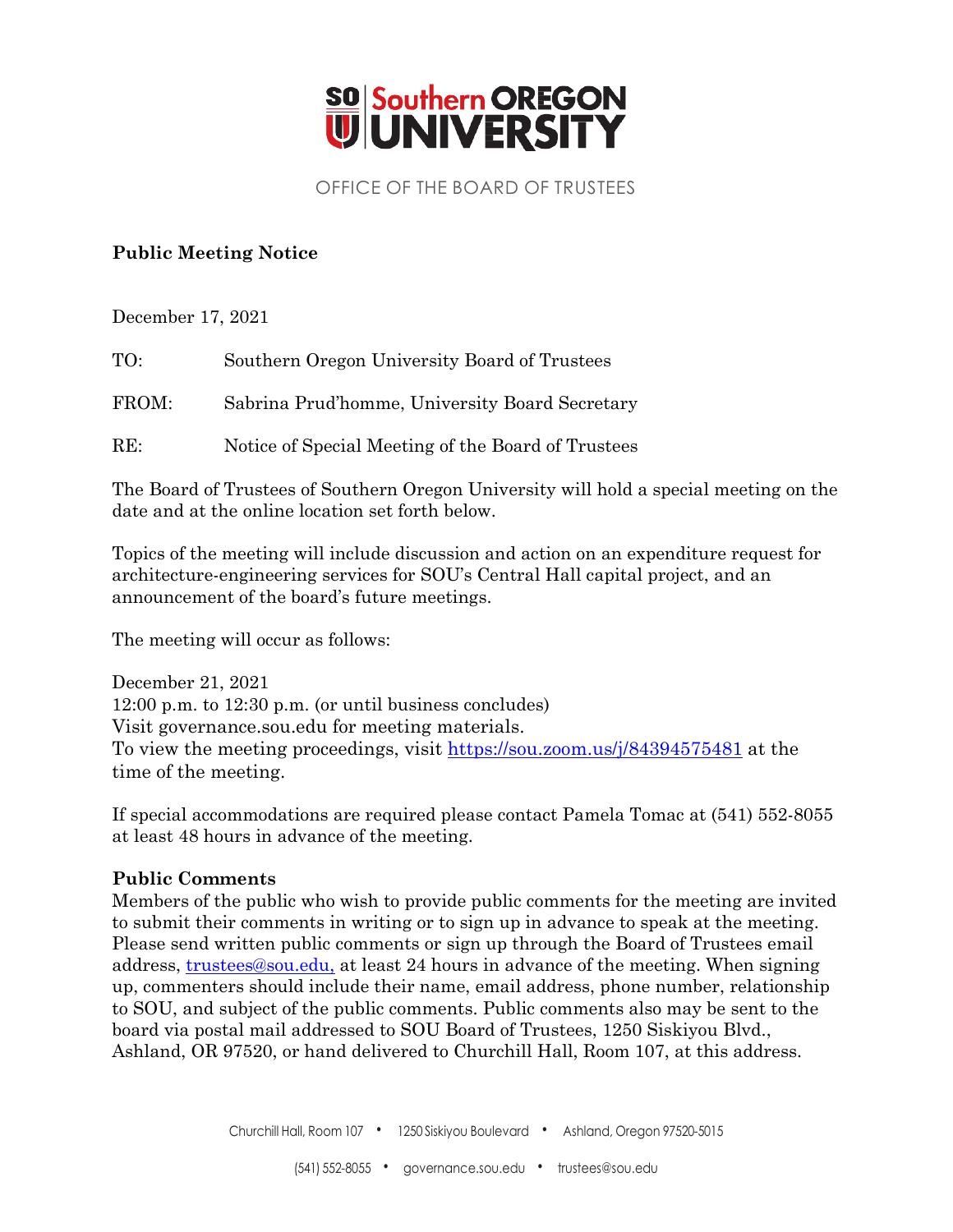

**Board of Trustees Meeting December 21, 2021**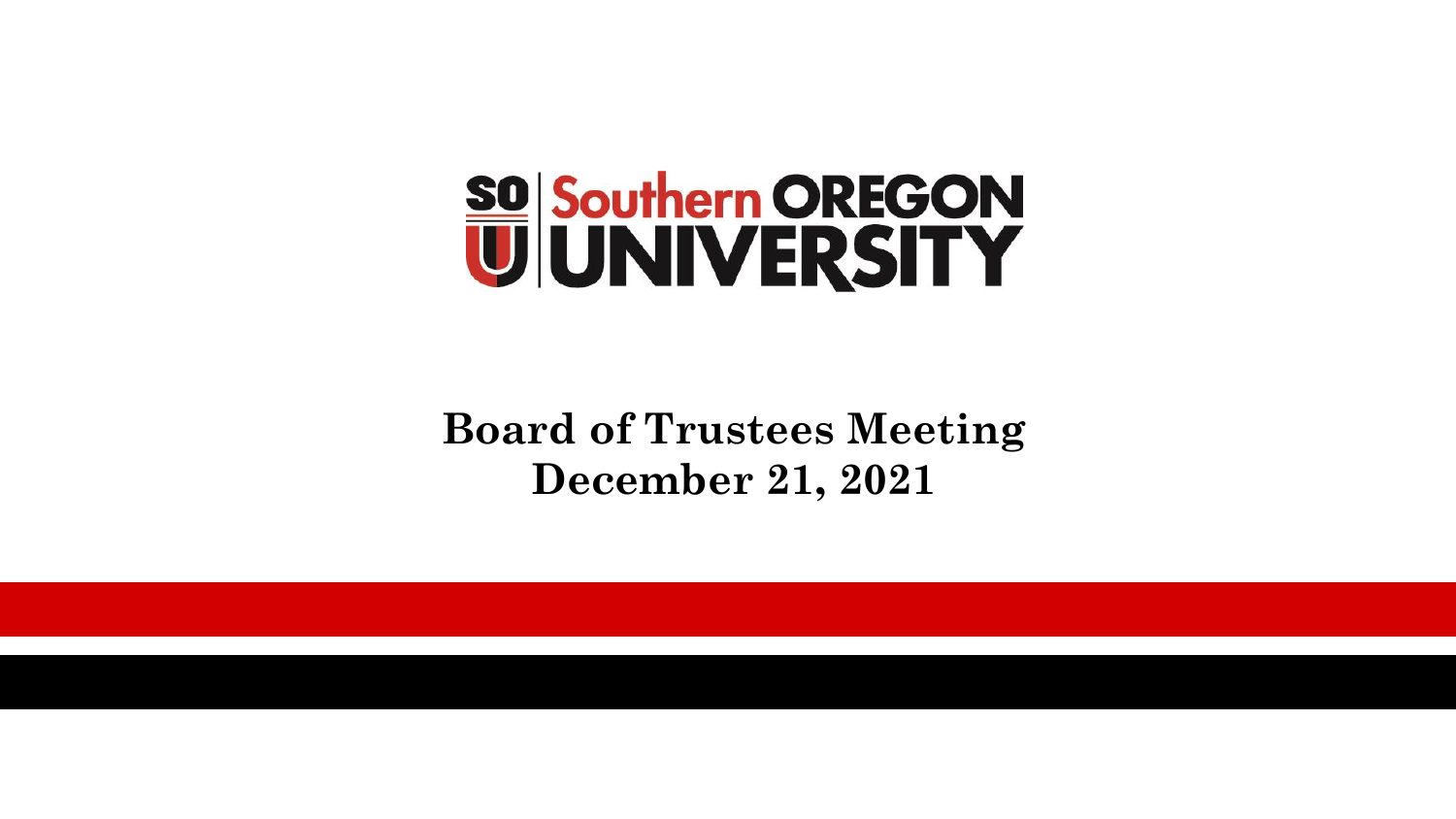

3

# **Call to Order / Roll / Declaration of a Quorum**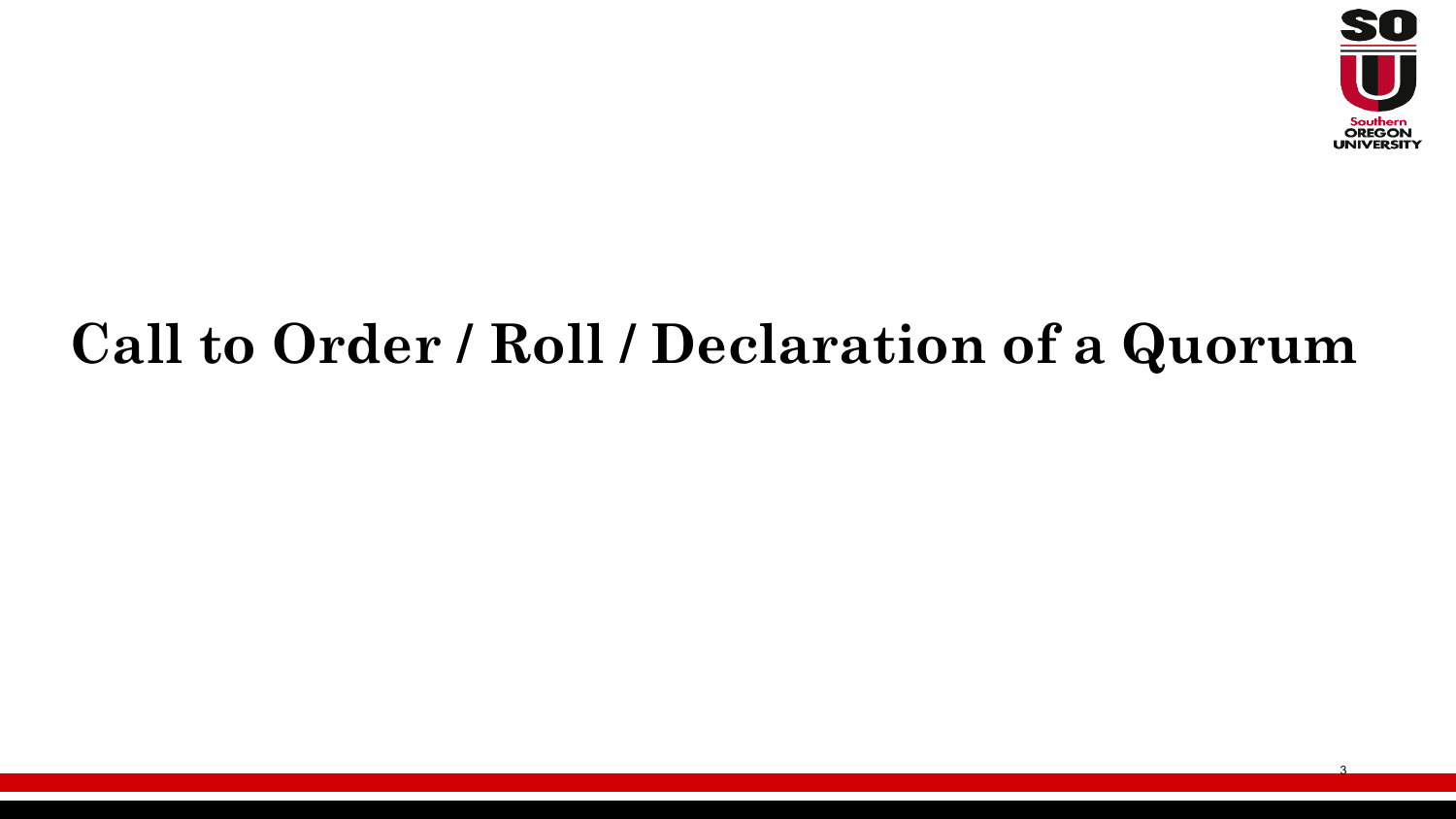

#### **Board of Trustees Special Meeting**

**Tuesday, December 21, 2021 12:00-12:30 p.m. (or until business concludes) <https://sou.zoom.us/j/84394575481>**

#### **AGENDA**

Persons wishing to provide public comment shall do so in writing or sign up at [trustees@sou.edu](mailto:trustees@sou.edu) at least 24-hours in advance of the meeting.

| $\mathbf{1}$    | Call to Order/Roll/Declaration of a Quorum                                                                                                                                  | Board Chair, Daniel<br>Santos                                                                                    |
|-----------------|-----------------------------------------------------------------------------------------------------------------------------------------------------------------------------|------------------------------------------------------------------------------------------------------------------|
| 1.1             | Welcome and Opening Remarks                                                                                                                                                 |                                                                                                                  |
|                 | 1.2 Roll and Declaration of a Quorum                                                                                                                                        | Sabrina Prud'homme,<br>SOU, Board Secretary                                                                      |
| 1.3             | Agenda Review                                                                                                                                                               | Chair Santos                                                                                                     |
| $\bf{2}$        | <b>Public Comment</b>                                                                                                                                                       |                                                                                                                  |
| $\bf{3}$<br>3.1 | <b>Action, Information and Discussion Items</b><br><b>Expenditure Request for Architecture-</b><br><b>Engineering Services for Central Hall</b><br>Capital Project (Action) | Greg Perkinson, SOU,<br>Vice President for Finance<br>and Administration;<br>Jason Catz, SOU, General<br>Counsel |
| $3.2\,$         | <b>Future Meetings</b>                                                                                                                                                      | Chair Santos                                                                                                     |
| 4               | Adjournment                                                                                                                                                                 | Chair Santos                                                                                                     |

 $25$  min.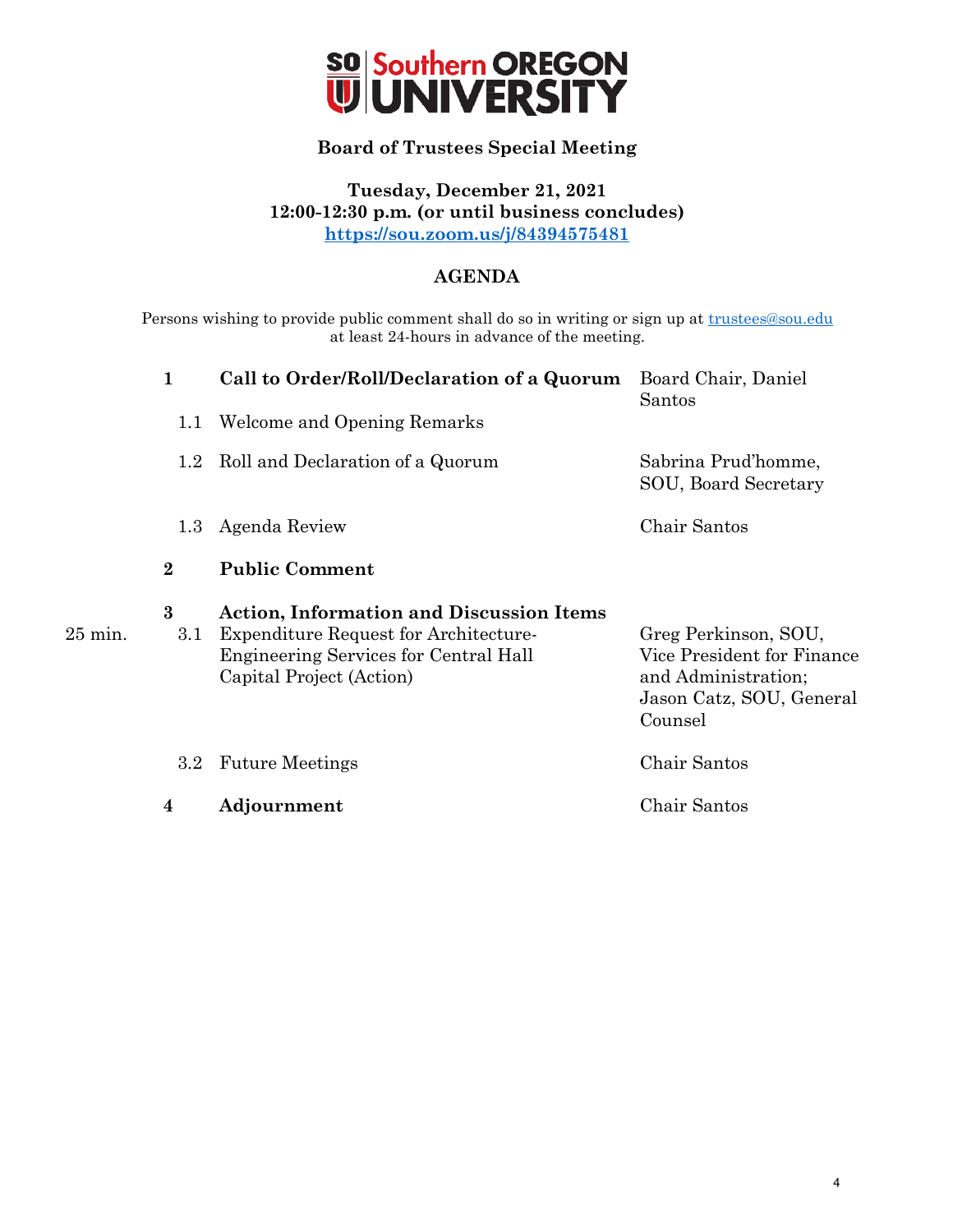

### **Public Comment**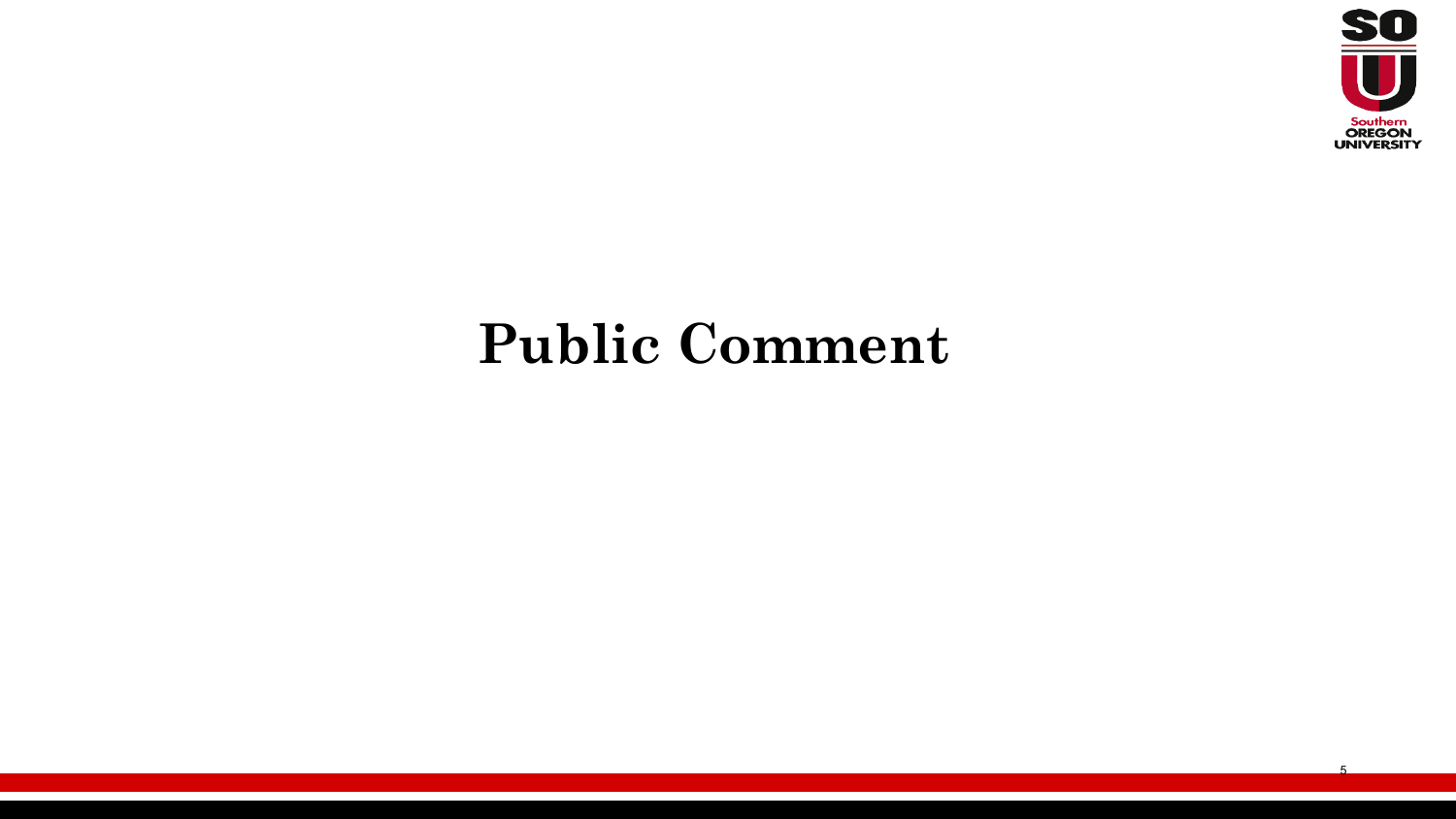

# **Expenditure Request for Architecture-Engineering Services for Central Hall Capital Project (Action)**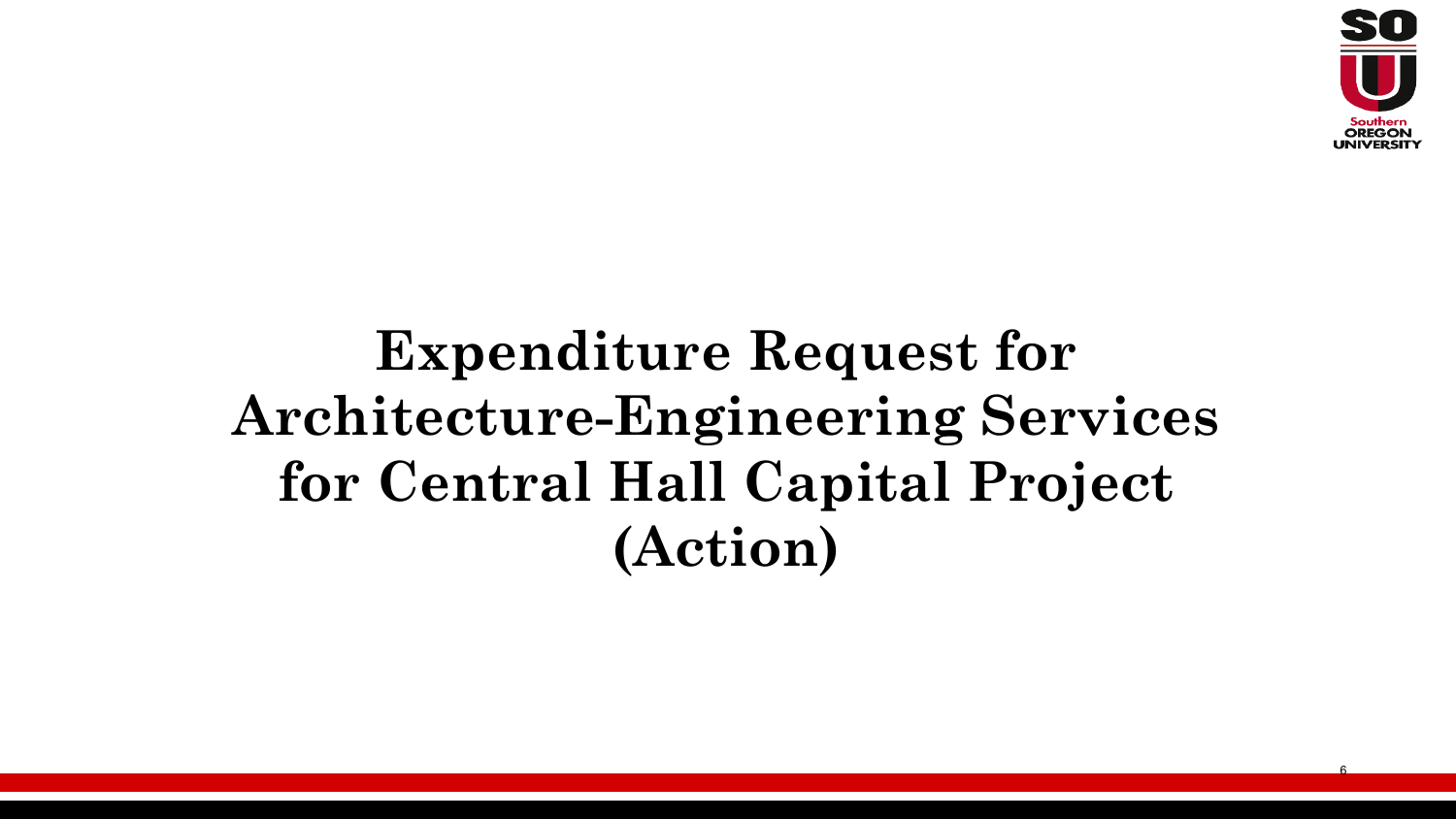#### **Central Hall Project Situation, Background, Alternatives and Request December 2021**

#### **Situation:**

- The State of Oregon has sold XI-Q (state funded) bonds totaling \$6M for Central Hall.
- Construction priorities are hazardous materials abatement, a seismic upgrade, new life-safety systems, new mechanical, electrical and plumbing systems, correction of sagging floors, and correction of water intrusion problems at the basement level.
- A Request for Proposals (RFP) for Architect-Engineering  $(A-E)$  services was issued in Nov 2021. The cost of the A-E contract can and will be funded with the Q-series bonds. Three A-E firms submitted proposals.
- The SOU evaluation committee selected KSW Architects (Ashland, OR) to design theproject. **The cost is \$579,500 plus reimbursable expenses and additional services.**
- Because the cost exceeds CFO signature authority, the A-E contract requires board approval.

#### Project Funding

- \$7M in funding was requested in the 2015-17 biennium.
- \$6M was authorized by the legislature 2019; bonds have already been sold.

#### Next Steps and Path Forward

- After design completion, contract documents will go out for bid. The value of these bids will require future board approval (in mid-to-late summer, 2022).
	- The board could proactivelyapprove construction funding (e.g., \$8M maximum authority, using the remaining Q-series bonds for the project and "Deferred Maintenance" Q-series bond funds) to avoid having to call a special meeting later.
- After Phase 1 is complete, the conceptual design for phase 2 (remaining work) will determinethe funding approach related to subsequent work. Reminder: the source of funds is not E&Gand does not affect the budget the board approved. This is capital projects funding that can only be used for that purpose.
- Design development and construction for phase 2 will be assessed after phase 1 (construction)has been determined (circa fall 2022).

#### **Background:**

#### The Building

• Central Hall was constructed in 1950 as the new campus library and a general classroom/office building.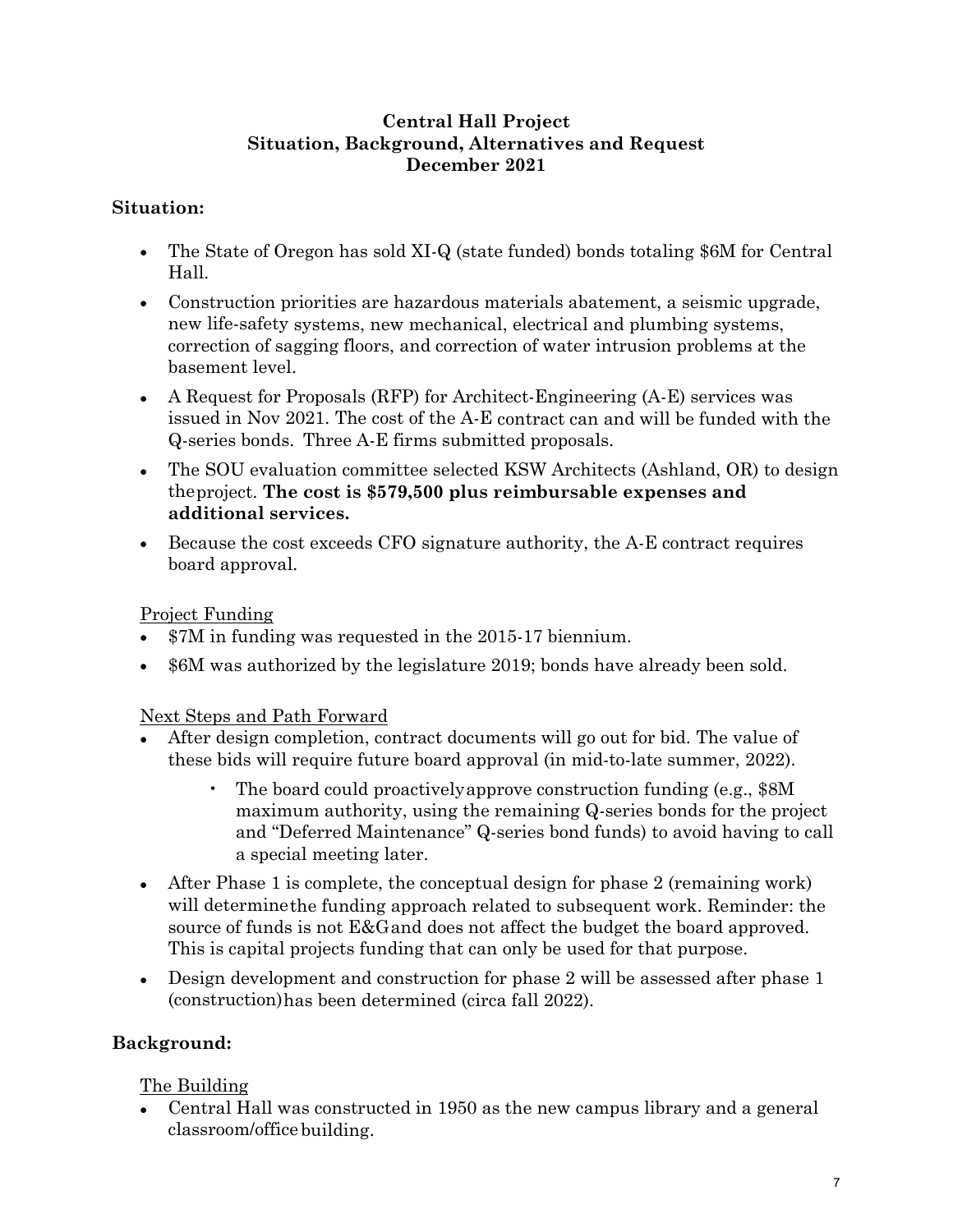#### **Situation, Background, Alternatives and Request (Continued)**

- 42,000 GSF on three floors.
- In 1967, a new library was constructed at the current Hannon Library location.
- Central Hall was remodeled in 1967-68 into classrooms and offices; the floor plan remains substantiallyunchanged since 1968.
- New HVAC systems were installed in 1967-68. All of the mechanical, electrical and, plumbingsystems are 1968 or older. All systems require complete replacement

#### **Alternatives:**

The preferred alternative is to approve the A-E contract. If the contract is not approved,design development and the delivery of construction documents cannot occur.

#### **Request:**

.

Does the board approve the expenditure of up to \$599,000, inclusive of reimbursables and additional services, to satisfy the Central Hall Architect-Engineering contract, which was competitively bid, in accordance with SOU's procurement policies?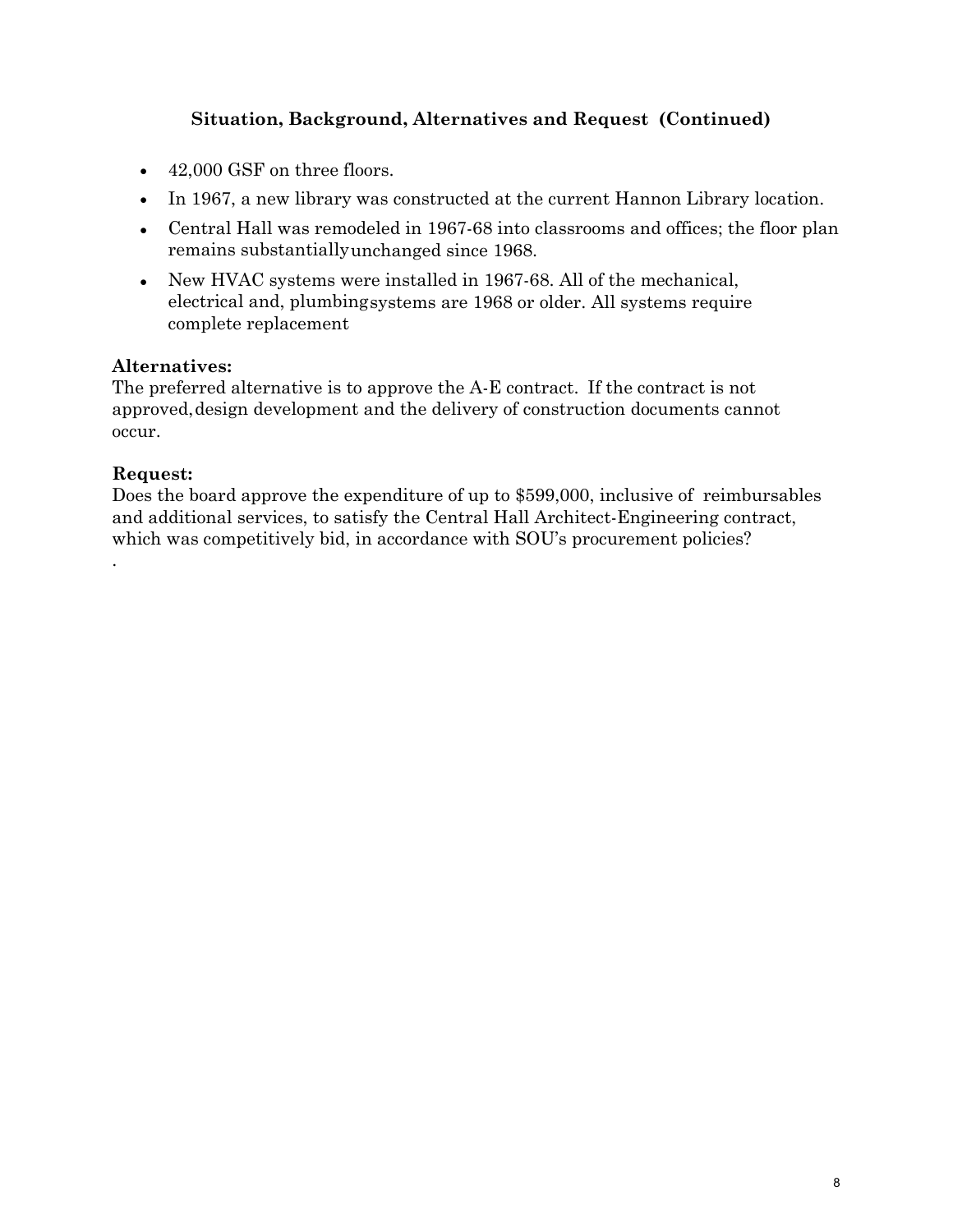

9

### **Future Meetings**